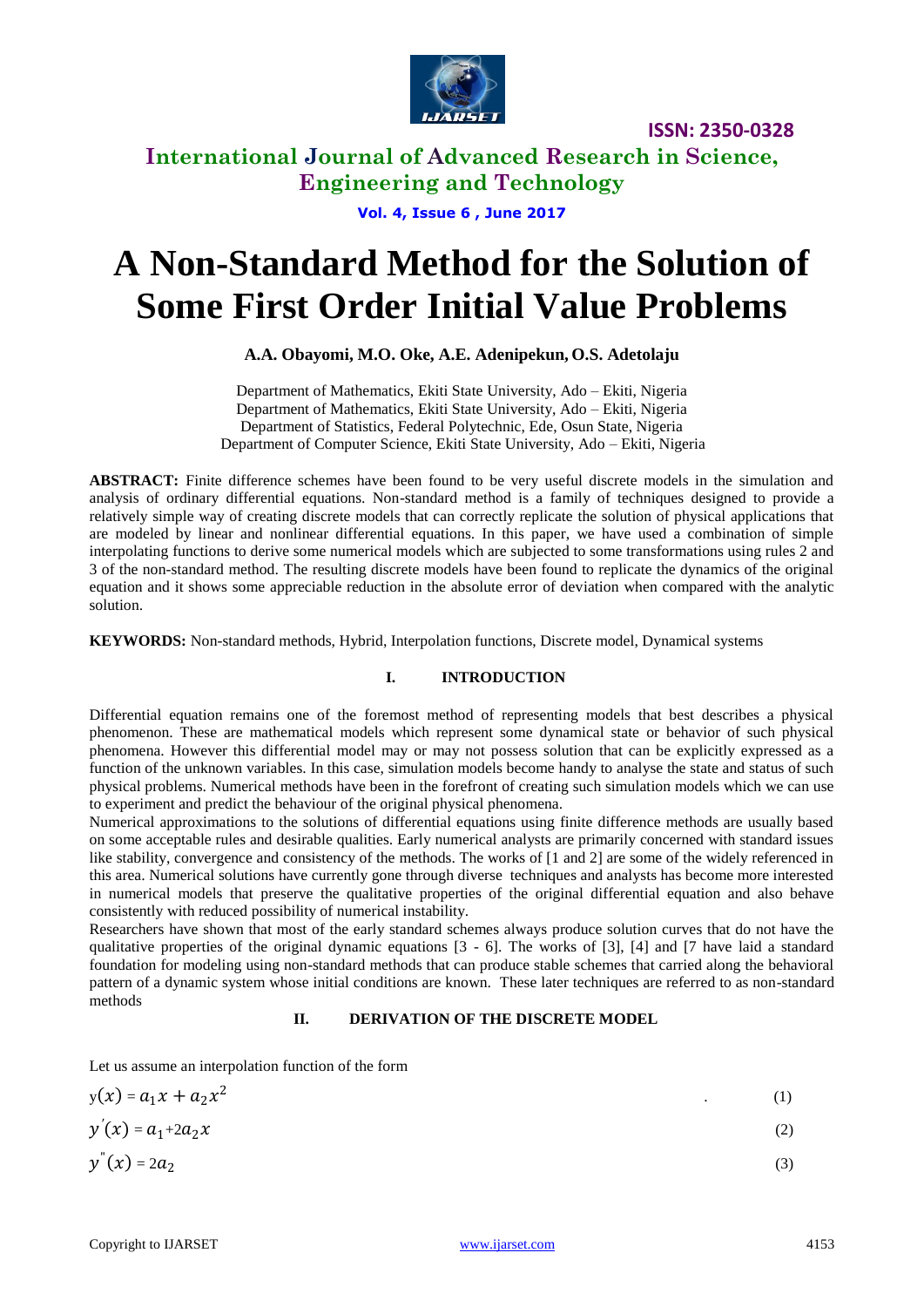

# **International Journal of Advanced Research in Science, Engineering and Technology**

# **Vol. 4, Issue 6 , June 2017**

$$
a_2 = \frac{y''(x)}{2} \tag{4}
$$

$$
From (2),
$$

$$
a_1 = y'(x) - 2a_2x \tag{5}
$$

Putting  $(4)$  in  $(5)$ , we have

$$
a_1 = y'(x) - xy''(x) \tag{6}
$$

Let

$$
y(x_n) = a_1 x_n + a_2 x_n^2
$$
  
\n
$$
y(x_{n+1}) = a_1 x_{n+1} + a_2 x_{n+1}^2
$$
  
\n
$$
y(x_{n+1}) - y(x_n) = a_1 x_{n+1} + a_2 x_{n+1}^2 - a_1 x_n - a_2 x_n^2
$$
  
\n
$$
y(x_{n+1}) = y(x_n) + a_1 (x_{n+1} - x_n) + a_2 (x_{n+1}^2 - x_n^2)
$$
\n(7)

Putting  $(4)$  and  $(6)$  in  $(7)$ , we have

$$
y(x_{n+1}) = y(x_n) + \{y'(x) - xy''(x)\}(x_{n+1} - x_n) + \frac{y''(x)}{2}(x_{n+1}^2 - x_n^2)
$$
\n(8)

but

$$
x_n = a + nh, \quad x_{n+1} = a + (n+1)h, \text{ Therefore}
$$
  

$$
x_{n+1} - x_n = h \text{ and } (x_{n+1}^2 - x_n^2) = 2ah + 2nh^2 + h^2
$$
 (9)

putting  $(9)$  in  $(8)$ , we have:

$$
y(x_{n+1}) = y(x_n) + \{y'(x) - xy''(x)\}h + \frac{y''(x)}{2}(2ah + 2nh^2 + h^2)
$$
\n(10)

Putting  $y'(x) = f_n$  and  $y''(x) = f'_n$  in (10), we have

$$
y(x_{n+1}) = y(x_n) + (f_n - xf_n')h + \frac{f_n'}{2}(2ah + 2nh^2 + h^2)
$$
  
Then,

$$
y(x_{n+1}) = y(x_n) + hf_n - (a + nh)hf'_n + \frac{f'_n}{2}(2ah + 2nh^2 + h^2)
$$
  
OR

$$
y_{n+1} = y_n + h f_n - (a + nh) h f'_n + \frac{(2ah + 2nh^2 + h^2)}{2} f'_n
$$
\n(11)

Equation (11) above is the standard numerical scheme. It is a one step method. The qualitative properties of the scheme are given in [1], [2], [8] and [9]. The proof of convergence, stability and consistency of the schemes are given in [9].

#### **III. NON-STANDARD SCHEMES**

To derive the Non-standard schemes, we will apply rules 2 and 3 of [4] to each of the components of the equations. The rules are as stated below

#### **Rule 2**

Denominator function for the discrete derivatives must be expressed in terms of more complicated function of the stepsizes than those conventionally used. This rule allows the introduction of complex analytic function of h that satisfy certain conditions in the denominator.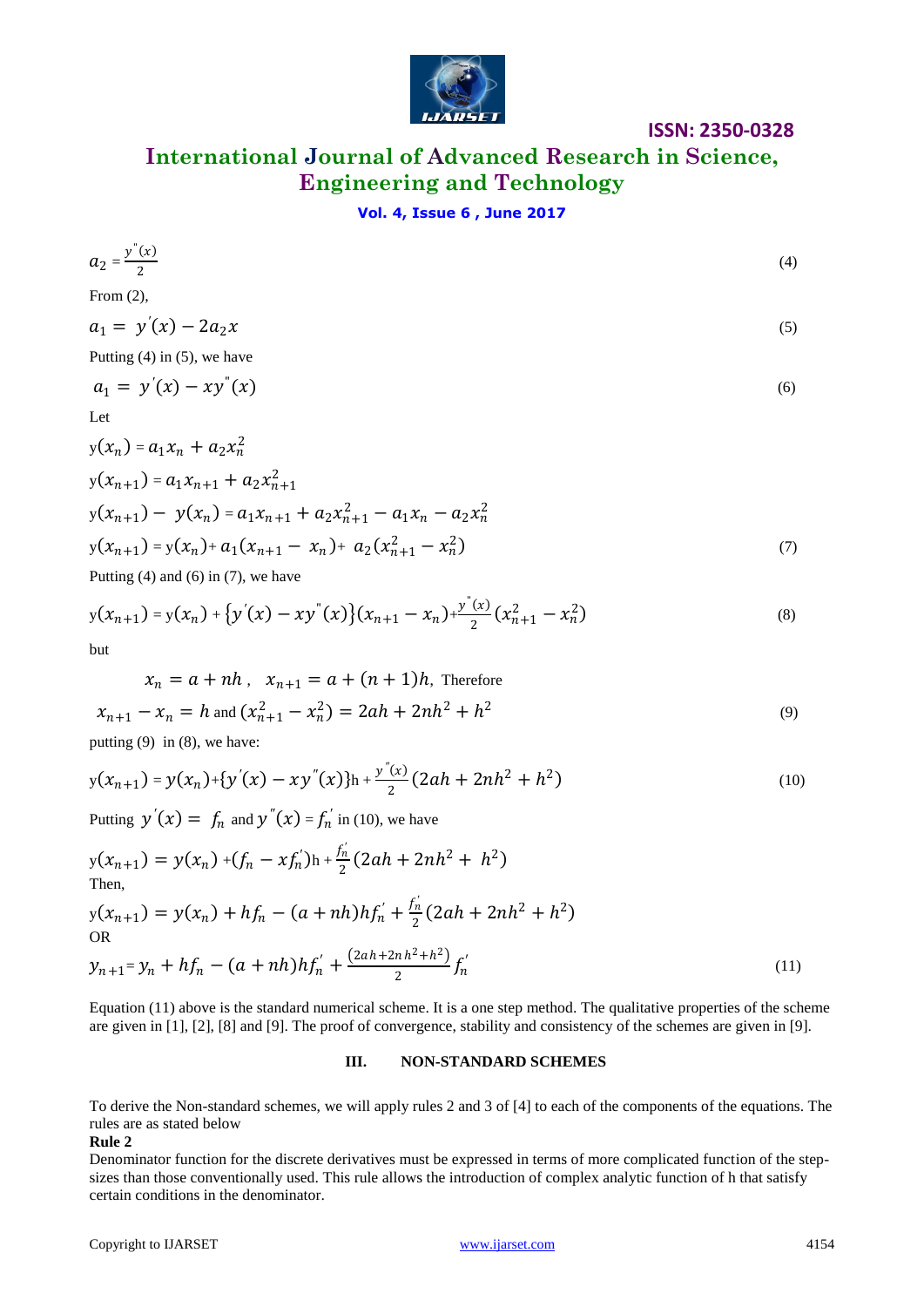

# **International Journal of Advanced Research in Science, Engineering and Technology**

#### **Vol. 4, Issue 6 , June 2017**

#### **Rule 3**

The non-linear terms must in general be modeled (approximated) non-locally on the computational grid or lattice in many different ways.

Application of the combination of these two rules will give us the following transformations:  
\n
$$
\frac{dy}{dx} = \frac{(y_{k+1} - y_k)}{\psi}
$$
\nwhere  $\psi(h) \to h + 0(h^2)$  as  $h \to 0$  (12)  
\nThe following non-local approximations for  
\n
$$
y_{k+1} = ay_{k+1} + by_k \quad a + b = 1
$$
\n
$$
\text{Sample renormalisation functions to be employed are}
$$
\n
$$
\psi = \sin(\xi x h), \quad x \in \mathbb{R} \longrightarrow h + 0(h^2) \quad \text{as } h \to 0
$$
\n(14)

$$
\psi = \frac{(e^{\lambda h} - 1)}{\lambda}, \lambda \in \mathbb{R}, \qquad \rightarrow h + 0(h^2) \quad \text{as } h \rightarrow 0 \tag{15}
$$

### **IV. APPLICATION TO SOME INITIAL VALUE PROBLEMS**

#### **Problem 1**

Let us consider  $(y')^2 = \frac{1-y^2}{1-x^2}$  $rac{1-y^2}{1-x^2}$ ,  $y(0) = \frac{\sqrt{3}}{2}$  $\frac{12}{2}$ , [10] To apply the scheme  $y_{n+1} = y_n + hf_n + \frac{h^2}{2}$  $\frac{i^2}{2}f'_n$  $y' = \frac{2}{1 - y^2}$  $1 - x^2$  $\int_{1}^{2} \frac{1-y^2}{x^2} dx = f_n$  $y^{''} = xy^{'} - y = f_n^{'}$ 

 $y_{n+1} = y_n + h \left\{ \frac{2}{\sqrt{1 - y^2}} \right\}$  $1 - x^2$  $\left\{\frac{1-y^2}{1-y^2}\right\} + \frac{h^2}{2}$  $\frac{1}{2} \left\{ x \left( \sqrt[2]{\frac{1-y^2}{1-x^2}} \right) \right\}$  $1 - x^2$  $\left(\frac{2}{1-y^2}\right) - y$  ....... NEWh

The two hybrid scheme will be obtained by changing h to  $\psi = \sin(\vec{x} \times h)$  and  $\psi = \frac{(e^{\lambda h}-1)}{2}$ λ which will be named NEWSin, NEWExp respectively

Applying the non-local approximation and transformation equations, we have

$$
\begin{bmatrix} \frac{y_{k+1} + y_k}{\psi} \end{bmatrix} = y' = \sqrt[2]{\frac{1 - y_k^2}{1 - x_k^2}}
$$

$$
y_{k+1} = y_k + \psi \left\{ \sqrt[2]{\frac{1 - y_k^2}{1 - x_k^2}} \right\},
$$

The three Nonstandard scheme is obtained by using  $\psi = h \text{ NSh}, \psi = \sin(\delta h)$  and  $\psi = \frac{e^{\lambda h} - 1}{h}$ which will be named NSh, NSsin, NSe respectively

#### **Problem 2**

$$
yy' = -x, \quad y(0) = 5
$$
  

$$
y(x) = \begin{cases} -\sqrt[2]{25 - x^2} & 0 \le x < 5 \\ \sqrt[2]{25 - x^2} & -5 \le x < 0 \end{cases}
$$
 [10]

To apply the scheme

$$
y_{n+1} = y_n + h f_n + \frac{h^2}{2} f'_n
$$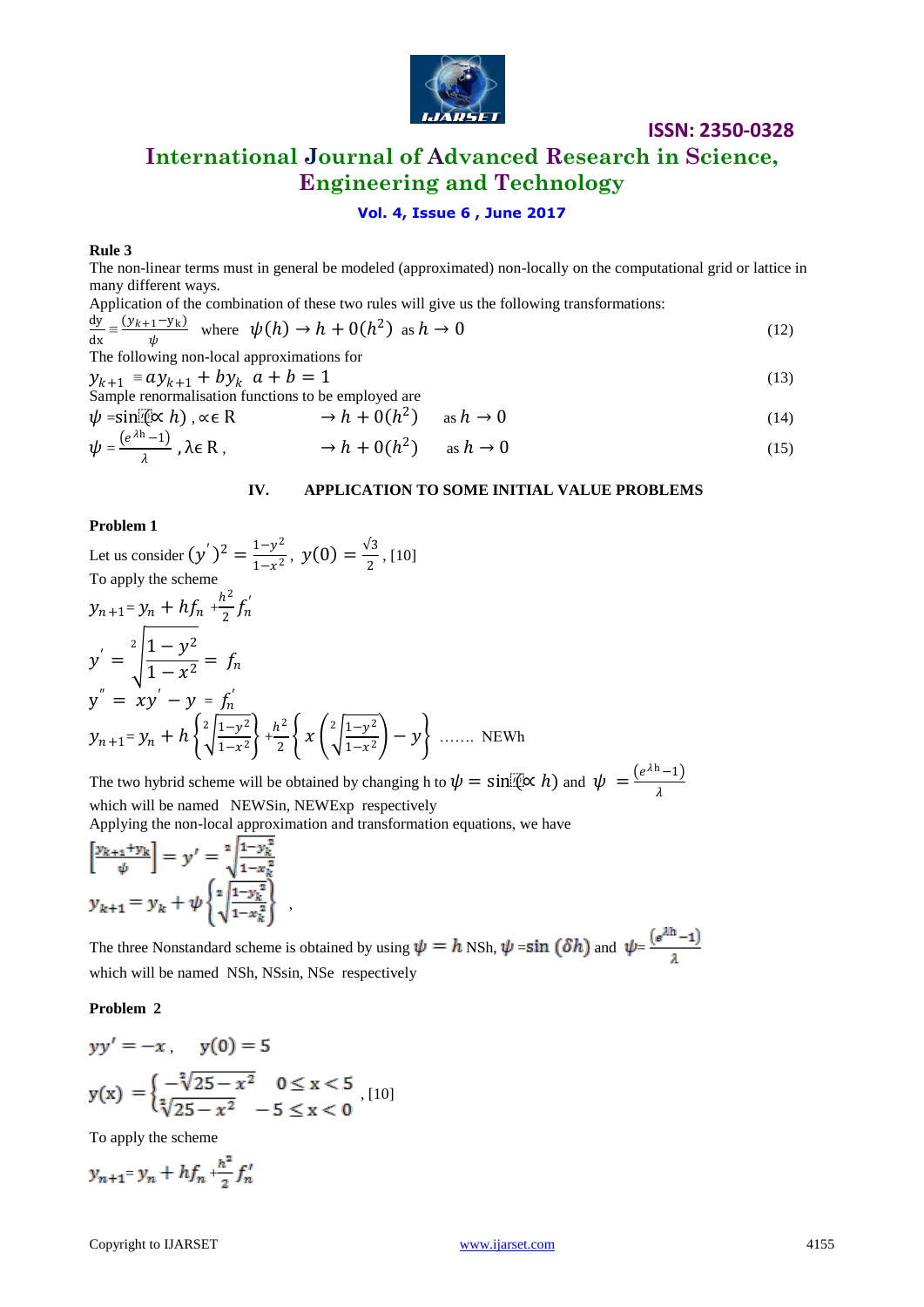

**International Journal of Advanced Research in Science, Engineering and Technology**

**Vol. 4, Issue 6 , June 2017**

$$
y' = \frac{-x}{y} = f_n
$$
  
\n
$$
y'' = \frac{-(x^2 + y^2)}{y^3} = f'_n
$$
  
\n
$$
y_{n+1} = y_n + h \left\{ \frac{-x_k}{y} \right\} - \frac{h^2}{2} \left\{ \frac{(x_k^2 + y_k^2)}{y^3} \right\} \dots
$$
 NEWh

The two hybrid schemes will be obtained by changing h to  $\psi = \sin (\alpha h)$  and  $\psi = \frac{(\epsilon^{\lambda h} - 1)}{2}$ 

which will be named NEWSin, NEWExp respectively

Applying non-local approximation and transformation equations, We have the following

$$
\left[\frac{y_{k+1} + y_k}{\psi}\right] = y' = \frac{-x_k}{y_k}
$$

$$
y_{k+1} = y_k - \psi \left\{\frac{x_k}{y_k}\right\},\,
$$

The three Nonstandard scheme is obtained by using  $\psi = h \text{ NSh}, \psi = \sin(\delta h)$  and  $\psi = \frac{(\epsilon^{\lambda h} - 1)}{n}$ which will be named NSh, NSsin, NSe respectively

### **V. GRAPHICAL REPRESENTATION OF THE NUMERICAL RESULTS**

The schemes developed for the two initial value problems considered have been coded into a numerical solver and applied using various parameters. The results of the numerical experiment are presented in 3D graphs below.



The simulated experiment produced solution curves which have the same monotonicity as the curves of the analytic solution. There are no extraneous solutions.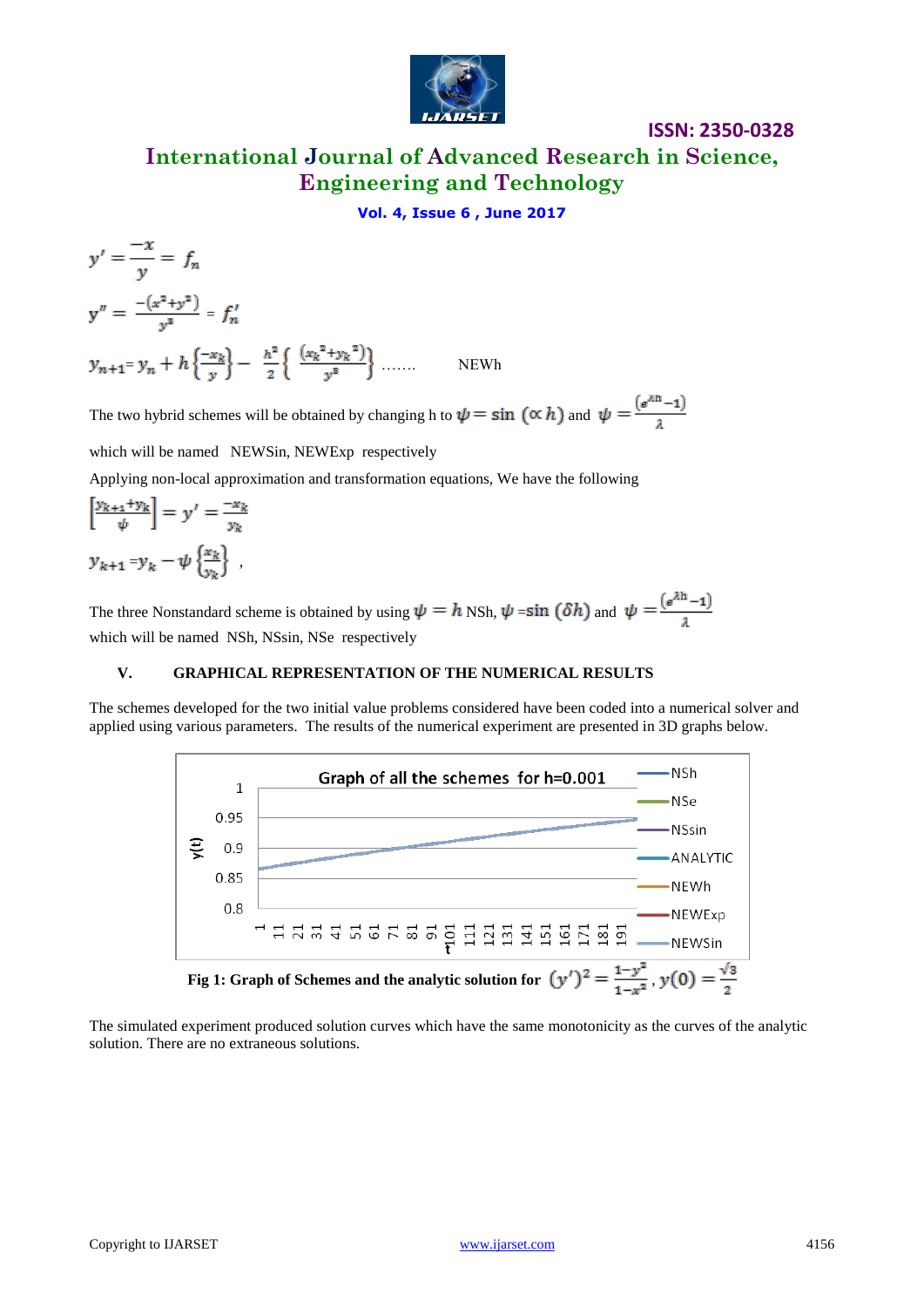

**ISSN: 2350-0328**

# **International Journal of Advanced Research in Science, Engineering and Technology**

**Vol. 4, Issue 6 , June 2017**



**Fig 2a: Absolute error of deviation of the standard schemes from the analytic solution using h =0.001**



**Fig 2b: Absolute error of deviation of the Non-standard schemes from the analytic solution using h =0.001**



**Fig 2c: Absolute error of deviation of the Non-standard schemes from the analytic solution using h =0.001**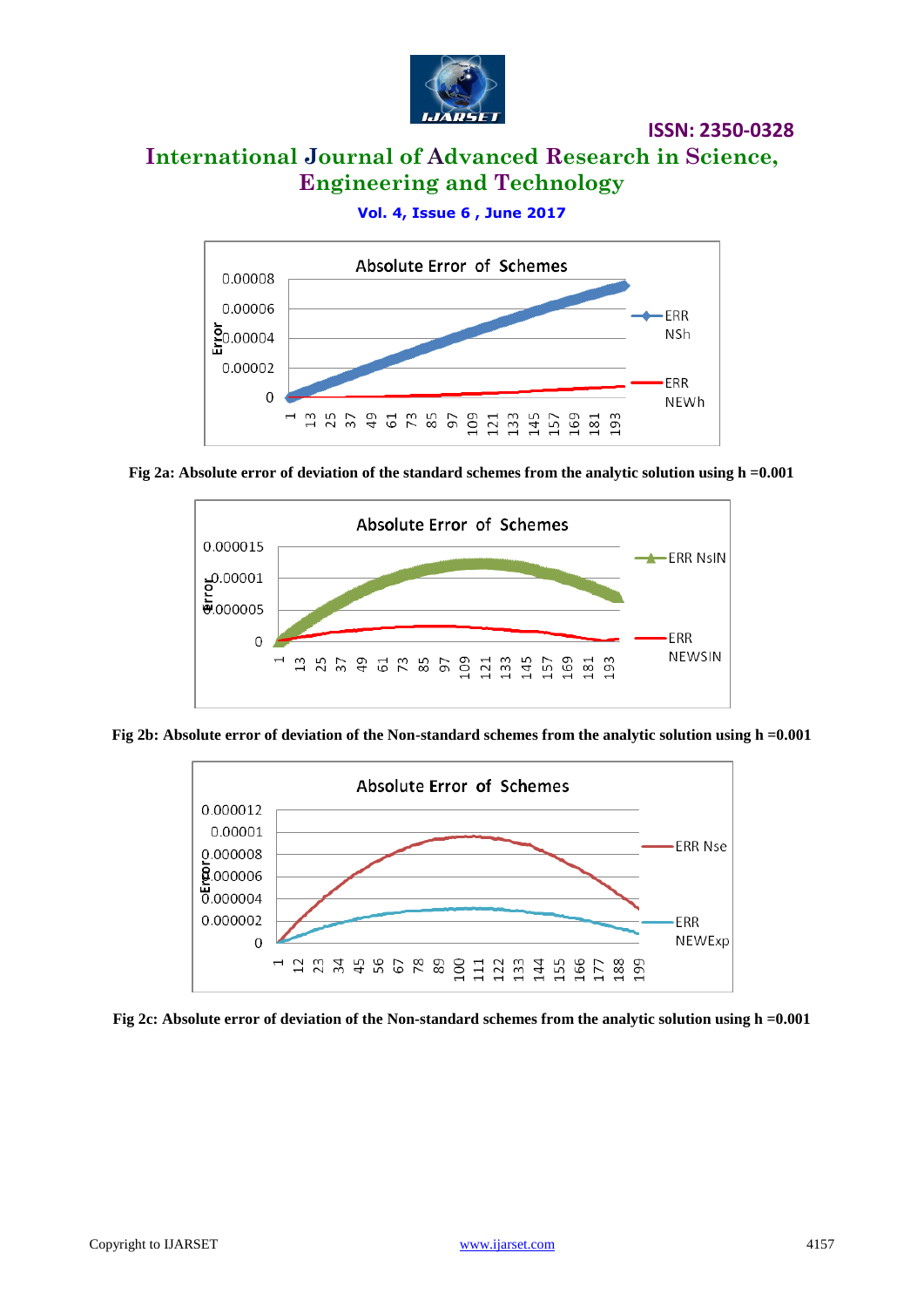

# **International Journal of Advanced Research in Science, Engineering and Technology**

# **Vol. 4, Issue 6 , June 2017**



The schemes produced solution curves which have the same monotonicity as the curves of the analytic solution. There are no extraneous solutions. These curves present the solution in the positive region



**Fig 4: Absolute error of deviation of all the schemes from the analytic solution using**  $h = 0.01$ 



**Fig 5:** Graph of Schemes and the analytic solution for  $yy' = -x$ ,  $y(0) = -5$ 

The simulated experiment produced solution curves which have the same monotonicity as the curves of the analytic solution. There are no extraneous solutions. These curves represent the solution in the negative region.